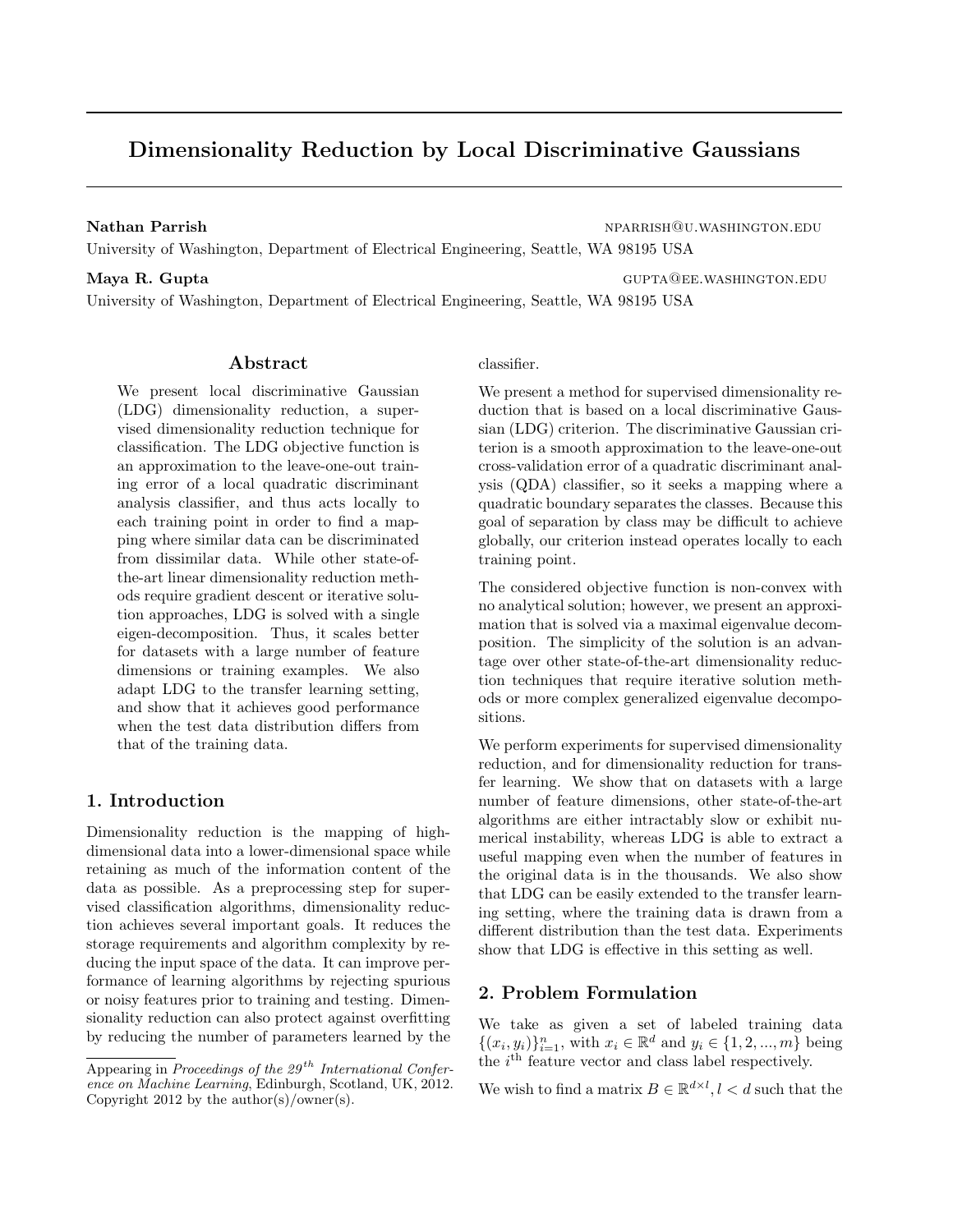<span id="page-1-0"></span>reduced-dimensionality feature vectors  $\{B^T x_i\}$  can be separated according to class. We measure this separability by the performance of a generative classifier. Let  $p(x_i|y_i)$  be the likelihood of  $x_i$  given class  $y_i$ , estimated from the other  $n-1$  training sample pairs. Then the leave-one-out cross-validation error of a maximum aposteriori (MAP) classifier acting on the mapped features measures the separation achieved by B:

$$
\sum_{i=1}^{n} \mathcal{I}\left(p(B^T x_i|y_i)p(y_i) < \max_j p(B^T x_i|j)p(j)\right), \quad (1)
$$

where the indicator function  $I(\cdot)$  is one if its argument is true and zero otherwise.

The discontinuity of the indicator function in (1) makes it difficult to minimize. In order to arrive at a smooth, differentiable objective function that approximates (1), we substitute a log for the indicator and a sum for the max:

$$
f(B) = \sum_{i=1}^{n} \log \left( \frac{\sum_{j=1}^{m} p(B^{T} x_{i} | j) p(j)}{p(B^{T} x_{i} | y_{i}) p(y_{i})} \right).
$$
 (2)

In related work,  $p(x_i|j)$  was assumed to be a Gaussian mixture model (GMM), and the objective was to learn a parameter vector, Θ, of GMM weights, means, and variances that minimized  $f(\Theta)$  with  $p(x_i|j, \Theta)$  replacing  $p(B^T x_i|j)$  in (2) [\(Ma & Chang,](#page-7-0) [2003\)](#page-7-0). The learned parameters were shown to improve the GMM classification performance over the parameters learned by maximimum likelihood estimation. In that work, (2) is motivated as maximizing the mutual information between the class labels and the feature vectors.

We assume  $p(x_i|j)$  is Gaussian,  $\mathcal{N}(x_i; \mu_{i,j}, \Sigma_{i,j})$ . However, to reduce the model bias of assuming one Gaussian per class, we model  $p(x_i|j)$  as *locally* Gaussian [\(Garcia et al.,](#page-7-0) [2010\)](#page-7-0). That is, we estimate the parameters of the Gaussian for point  $x_i$  and class j by finding the  $k$  nearest class  $j$  neighbors, in Euclidean distance, to training point  $x_i$  and using these points to estimate the Gaussian's maximum likelihood mean and covariance. To reduce estimation variance, we model each covariance matrix as a scaled identity  $\Sigma_{i,j} = \sigma_{i,j}^2 I$ , where  $I$  is the properly sized identity matrix. Therefore,  $p(B^T x_i|j) = \mathcal{N}(B^T x_i; B^T \mu_{i,j}, B^T B \sigma_{i,j}^2)$ .

Objective (2) is non-convex with no analytical solution. Gradient-descent or global optimization can be used, but become computationally expensive if the number of classes, training samples, or dimensionality are large. Therefore, we propose a tractable approximation that has an analytical solution. The B that minimizes our approximation can be used directly (as

we do in our experiments), or as a starting point for a gradient descent approach to minimizing (2).

We rewrite (2) as

$$
f(B) = \sum_{i=1}^{n} \left( \log \left( \sum_{j=1}^{m} p(B^{T} x_{i} | j) p(j) \right) \right)
$$
  
- 
$$
\log \left( p(B^{T} x_{i} | y_{i}) p(y_{i}) \right) \right),
$$
 (3)

and bound (2) from below with Jensen's inequality by replacing the first log term in ( 3) with  $\sum_{j=1}^{m} p(j) \log(p(B^T x_i | j)).$  Also, we impose the constraint that  $B^T B = I$ . This constraint simplifies (2) by making the covariance of the Gaussians in the mapped space independent of B. Furthermore, it makes for a unique solution. After taking the log of the Gaussians, we arrive at the LDG objective:

$$
B^* = \underset{B \in \mathbb{R}^{d \times l}}{\arg \min} \sum_{i=1}^n \left( \frac{1 - p(y_i)}{2\sigma_{i,y_i}^2} \Delta_{i,y_i}^T B B^T \Delta_{i,y_i} \right)
$$
\n
$$
- \sum_{j=1, j \neq y_i}^m \left( \frac{p(j)}{2\sigma_{i,j}^2} \Delta_{i,j}^T B B^T \Delta_{i,j} \right)
$$
\n
$$
\text{s.t. } B^T B = I.
$$
\n
$$
(4)
$$

where  $\Delta_{i,j} = \mu_{i,j} - x_i$ .

Despite the approximations, (4) retains an intuitive meaning. The  $B$  that minimizes the first term in (4) is the maximum likelihood solution for the correct-class local Gaussians. The second term is composed of  $m-1$ different terms, each of which, if minimized individually, will give the maximum likelihood solution for an incorrect-class Gaussian, i.e. a Gaussian distribution trained by the local neighbors of  $x_i$  coming from a different class. Therefore, (4) can be viewed as a regularized maximum likelihood estimate, where the regularization term attempts to minimize the likelihood of incorrect classes.

#### 2.1. LDG Solution

The  $B$  that optimizes  $(4)$  can be found with one eigendecomposition. Define

$$
V = \sum_{i=1}^{n} \frac{1}{\sigma_{i,y_i}^2} \Delta_{i,y_i} \Delta_{i,y_i}^T
$$

$$
A = \sum_{i=1}^{n} \sum_{j=1}^{m} \frac{p(j)}{\sigma_{i,j}^2} \Delta_{i,j} \Delta_{i,j}^T.
$$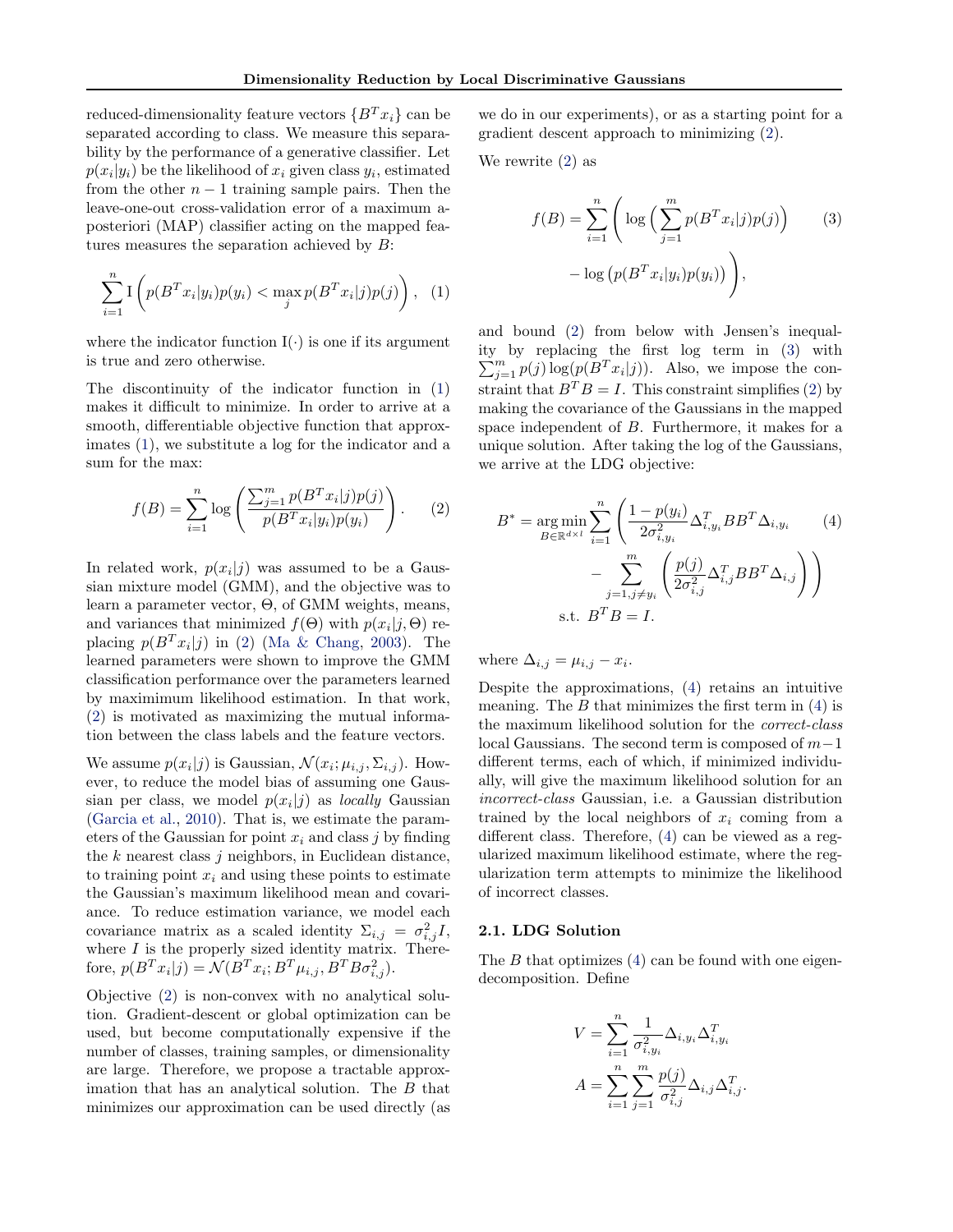<span id="page-2-0"></span>Then [\(4\)](#page-1-0) can be written as

$$
B^* = \underset{B \in \mathbb{R}^{d \times l}}{\arg \min} \frac{1}{2} \text{Tr} \left( B^T (V - A) B \right) \tag{5}
$$
  
s.t.  $B^T B = I$ .

Since both  $V$  and  $A$  are real symmetric matrices, it is straightforward to show that the solution to (5) is to set  $B^*$ 's columns to be the l smallest eigenvectors of matrix  $(V - A)$ .

Additionally, we add a cross-validated regularization parameter,  $\gamma$ , to [\(4\)](#page-1-0), which we have found in practice can produce a mapping that better separates the data:

$$
B_{\gamma}^{*} = \underset{B \in \mathbb{R}^{d \times l}}{\arg \min} \sum_{i=1}^{n} \left( \frac{1}{2\sigma_{i,y_i}^2} \Delta_{i,y_i}^T B B^T \Delta_{i,y_i} \right)
$$
\n
$$
- \gamma \sum_{j=1}^{m} \left( \frac{p(j)}{2\sigma_{i,j}^2} \Delta_{i,j}^T B B^T \Delta_{i,j} \right)
$$
\n
$$
\text{s.t. } B^T B = I.
$$
\n(6)

The solution to (6) is to set  $B^*_{\gamma}$ 's columns to be the l smallest eigenvectors of matrix  $(V - \gamma A)$ .

## 3. Related Methods for Linear Dimensionality Reduction

Fisher discriminant analysis (FDA) [\(Fisher,](#page-6-0) [1936\)](#page-6-0) is a supervised technique that chooses  $B$  to maximize the ratio of the between-class covariance  $S^{(b)}$  to the within-class covariance  $S^{(w)}$ . The solution is to choose the top eigenvectors of the generalized eigendecomposition  $S^{(b)}\lambda = \nu S^{(w)}\lambda$ . FDA has two drawbacks. First, FDA can perform poorly on multi-modal data where no single linear boundary separates the data by class. Second, the between-class covariance matrix is at most rank  $m-1$ , so FDA can provide at most  $m-1$  dimensions.

Local Fisher discriminant analysis (LFDA) [\(Sugiyama,](#page-7-0) [2007\)](#page-7-0) alleviates the drawbacks of FDA. LFDA generalizes FDA by adding a weight based on pairwise sample distances to the between-class and within-class covariance matrices. Thus, LFDA is able to separate multi-modal data. This change also results in LFDA being able to provide greater than  $m - 1$  dimensions. LFDA is solved using the same generalized eigen-decomposition as FDA.

Neighbourhood components analysis (NCA) [\(Glober](#page-7-0)[son et al.,](#page-7-0) [2005\)](#page-7-0) is a dimensionality reduction technique that is based on a smooth approximation to the leave-one-out k-NN error. The dimensionality reduction found by NCA was shown to provide good classification accuracy; however, it suffers from two key drawbacks. First, the optimization requires gradient descent, and can be slow for datasets with a large number of features or training examples. Second, the NCA optimization must be re-run for any desired number of final dimensions. This is in contrast to principal components analysis (PCA), FDA, LFDA, and LDG, where  $B$  can be found once for the largest number of final dimensions, and then the top submatrices of B are the optimal solution for fewer dimensions.

Finally, there is a large body of work in distance metric learning and feature selection that is related to linear dimensionality reduction. Distance metric learning addresses the problem of how best to determine the distance between feature vectors in  $\mathbb{R}^d$ . Linear distance metric learning is primarily concerned with finding a positive semi-definite Mahalanobis met- $\sqrt{(x_i - x_\ell)^T M (x_i - x_\ell)}$ . Linear dimensionality reducric M that gives the distance between  $x_i$  and  $x_\ell$  as tion can be thought of as finding a low rank Mahalanobis metric M, such that  $M = BB^T$ . The approaches given in [\(Globerson & Roweis,](#page-7-0) [2006;](#page-7-0) [Davis](#page-6-0) [et al.,](#page-6-0) [2007;](#page-6-0) [Weinberger & Saul,](#page-7-0) [2009\)](#page-7-0) propose convex optimization problems for finding M. These methods suffer from the drawback that rank constraints are non-convex, and thus the  $M$  that they find is typically not low rank. However, we can perform dimensionality reduction by rewriting the Mahalanobis metric as  $M = L\Lambda L^{T}$  and using a feature selection method on the resulting  $z_i = \Lambda^{1/2} L^T x_i$  as proposed in [\(Globerson](#page-7-0) [& Roweis,](#page-7-0) [2006;](#page-7-0) [Davis et al.,](#page-6-0) [2007\)](#page-6-0).

## 4. Dimensionality Reduction Experiments

We perform experiments to compare LDG to several different dimensionality reduction methods: PCA, FDA, LFDA, NCA, and information theoretic metric learning (ITML) [\(Davis et al.,](#page-6-0) [2007\)](#page-6-0) with feature selection using the maximum-relevance, minimum redundancy criterion (MRMR) [\(Peng et al.,](#page-7-0) [2005\)](#page-7-0). For the NCA, LFDA, ITML, and MRMR feature selection, we use code provided by the authors. We evaluate the performance of the dimensionality reduction methods via k-NN classification accuracy with  $k = 3$ , as was done in [\(Weinberger & Saul,](#page-7-0) [2009\)](#page-7-0).

As a preprocessing step, we standard normalize the training data so that each feature has a mean of zero and standard deviation of one. We choose the number of neighbors used to estimate the local Gaussians for the LDG dimensionality reduction by fivefold cross-validation using a local QDA classifier [\(Gar](#page-7-0)[cia et al.,](#page-7-0) [2010\)](#page-7-0) on the original data. For LDG,  $\gamma \in \{.2, .4, .6, .8, 1\}$ , and we choose whichever  $\gamma$  min-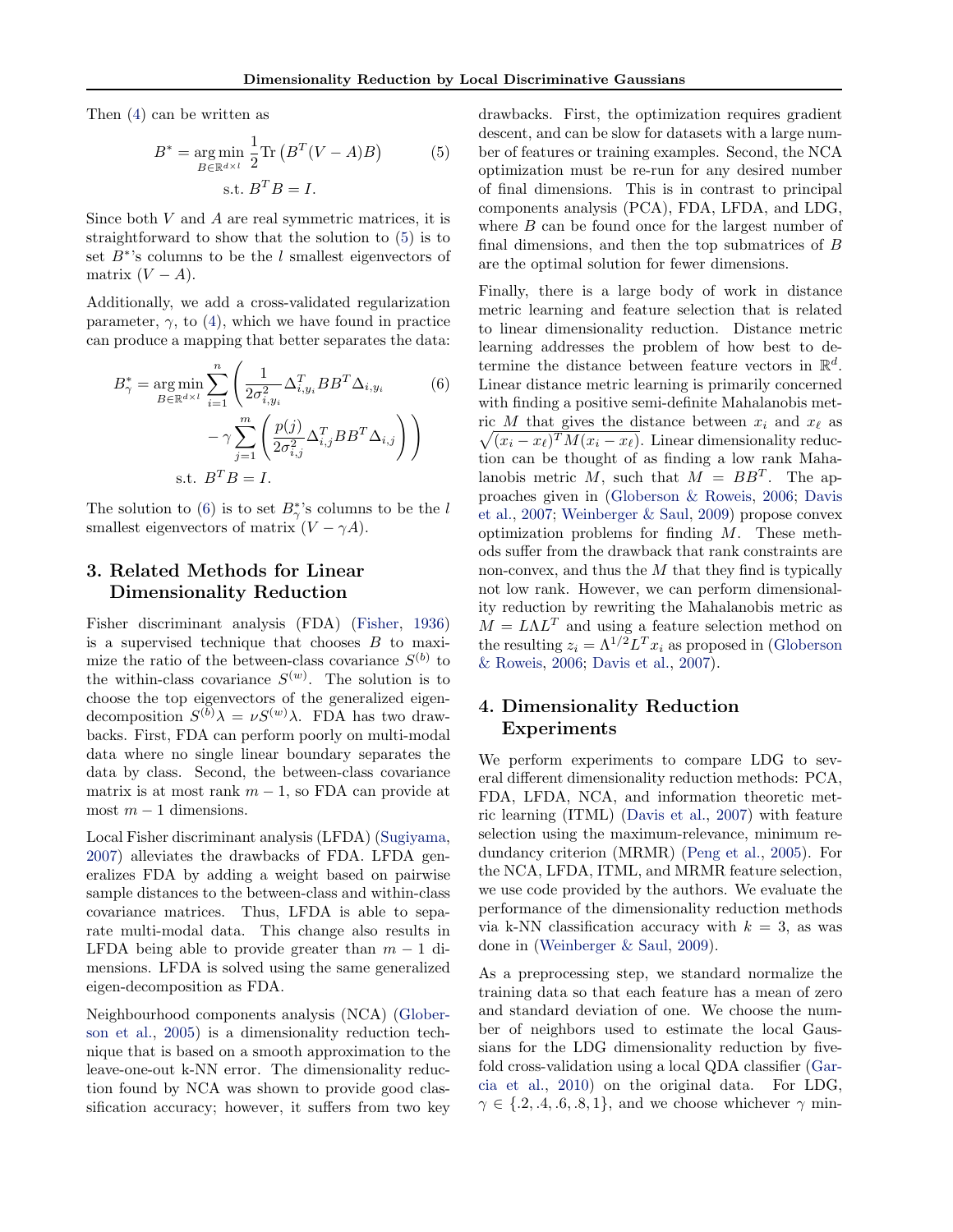<span id="page-3-0"></span>

Figure 1. Mean classification accuracy over ten random splits of the data. Diamonds mark methods that are statistically the best or not statistically different from the best with 95% confidence for that dimensionality. FDA, LFDA, ITML, and NCA are not plotted in some datasets for reasons given in Section [4.](#page-2-0)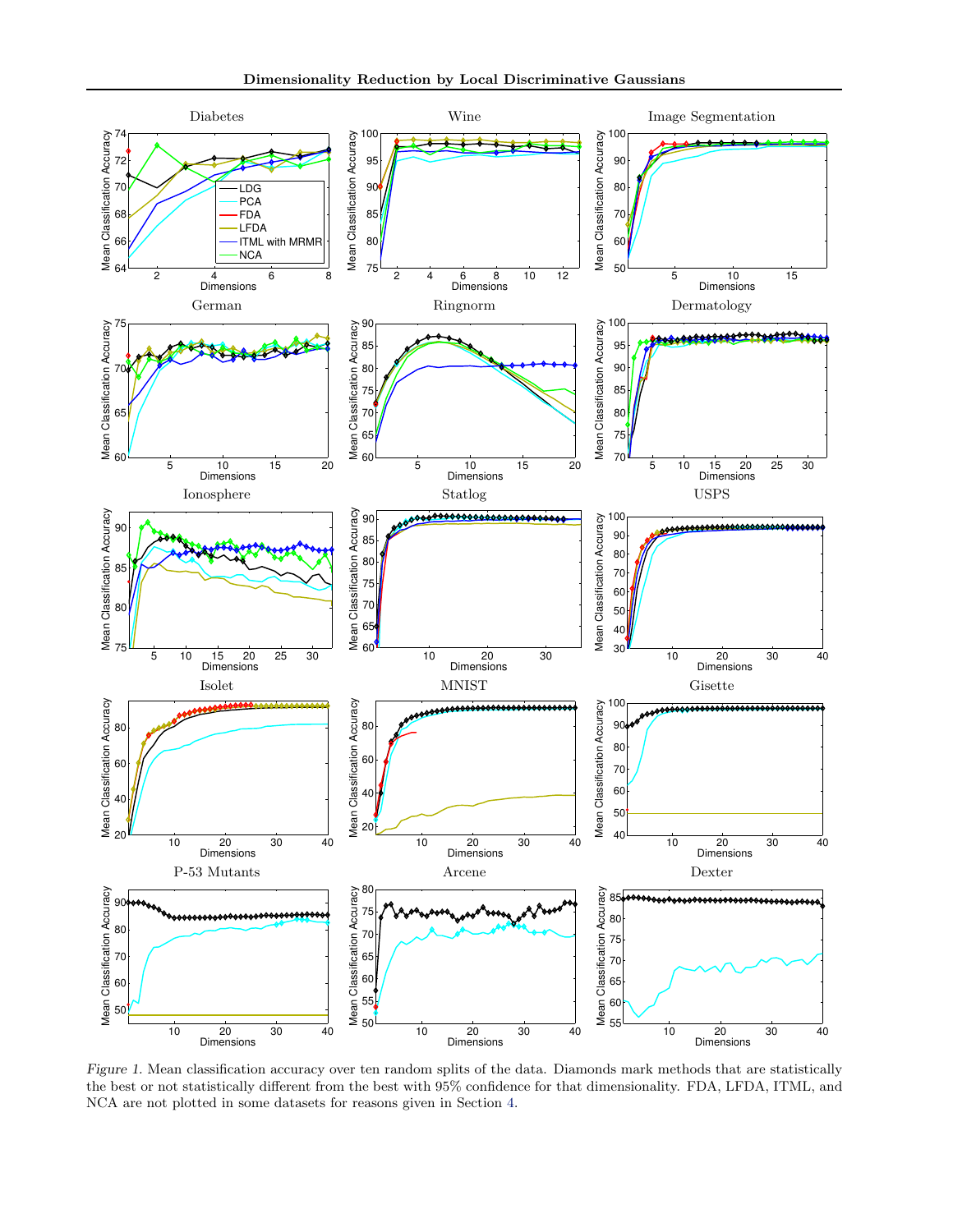<span id="page-4-0"></span>Table 1. Mean training time in seconds and mean classification accuracy when the number of dimensions is chosen by cross-validation. Bold font highlights methods that were statistically the best or not statistically different from the best with 95% confidence. Symbol legend: "-" method did not converge in under three hours per training/test split, "nc" not computable.

|              | Orig                               | Train | LDG  |        | <b>PCA</b> |                | <b>FDA</b>   |              | <b>LFDA</b> |        | <b>ITML</b> |      | NCA  |      |
|--------------|------------------------------------|-------|------|--------|------------|----------------|--------------|--------------|-------------|--------|-------------|------|------|------|
|              | $Dimmathop{\mathrm{Dim}}\nolimits$ | Еx    | acc  | time   | acc        | time           | $_{\rm acc}$ | time         | acc         | time   | acc         | time | acc  | time |
| Diabetes     | 8                                  | 538   | 71.3 | 1      | 67.9       | ${<}1$         | 72.7         | ${<}1$       | 69.2        | ${<}1$ | 69.7        | 40   | 70.7 | 135  |
| Wine         | 13                                 | 125   | 97.7 | ${<}1$ | 95.8       | ${<}1$         | 98.5         | ${<}1$       | 98.5        | ${<}1$ | 97.2        | 54   | 97.9 | 6    |
| Image Seg    | 19                                 | 1617  | 96.5 | 4      | 92.5       | $\overline{2}$ | 96.2         | $\mathbf{1}$ | 95.0        | 3      | 95.6        | 138  | 95.4 | 4641 |
| German       | 20                                 | 700   | 71.1 | ${<}1$ | 68.9       | $<$ 1          | 71.4         | ${<}1$       | 71.9        | ${<}1$ | 69.5        | 15   | 71.1 | 1015 |
| Ringnorm     | 20                                 | 3000  | 86.9 | 9      | 85.8       | 5              | 71.9         | 1            | 85.8        | 6      | 80.6        | 23   | 85.7 | 9119 |
| Derm         | 33                                 | 256   | 89.2 | ${<}1$ | 92.5       | $\leq$ 1       | 91.5         | ${<}1$       | 92.5        | ${<}1$ | 93.4        | 139  | 95.5 | 381  |
| Ion          | 34                                 | 246   | 86.2 | ${<}1$ | 85.2       | $<$ 1          | 83.2         | ${<}1$       | 83.1        | ${<}1$ | 84.3        | 10   | 89.1 | 222  |
| Statlog      | 36                                 | 3000  | 90.1 | 10     | 90.1       | 5              | 86.6         | 3            | 88.3        | 6      | 88.0        | 232  |      |      |
| <b>USPS</b>  | 256                                | 3000  | 93.5 | 24     | 92.0       | 10             | 90.9         | 5            | 92.6        | 7      | 90.8        | 4886 |      |      |
| Isolet       | 617                                | 3000  | 87.9 | 94     | 73.1       | 15             | 88.9         | 18           | 90.2        | 21     |             |      |      |      |
| <b>MNIST</b> | 784                                | 3000  | 89.1 | 55     | 87.5       | 13             | 76.2         | 10           | 32.7        | 34     |             |      |      |      |
| Gisette      | 5000                               | 3000  | 95.5 | 466    | 96.7       | 63             | 51.5         | 1983         | 49.8        | 2313   |             |      |      |      |
| Mutants      | 5408                               | 200   | 90.0 | 2908   | 64.8       | $\overline{2}$ | 52.0         | 1946         | 48.0        | 2003   |             |      |      |      |
| Arcene       | 10K                                | 70    | 76.0 | 578    | 61.3       | 15             | 53.7         | 39           | nc          | nc     |             |      |      |      |
| Dexter       | 20K                                | 210   | 84.0 | 4365   | 58.1       | 2              | nc           | nc           | nc          | nc     |             |      |      |      |

imizes the k-NN leave-one-out cross-validation error at dimensionality equal to the number of classes plus five. We have found that, in general, a few more dimensions than the number of classes present in the data is a good dimensionality at which to choose  $\gamma$ . In the case of ties, we select the largest value of  $\gamma$ . MRMR requires that we discretize the ITML features for feature selection, and we do so by thresholding at the mean, as recommended in the authors' code.

We perform experiments on fifteen datasets, and for each we average the accuracy over ten random 70/30 splits of the training and test data (up to a maximum of 3000 training samples). The datasets that we use can be found either at the UCI Machine Learning Repository or the Machine Learning Dataset Repository. The P53-Mutants dataset contained a large degree of class asymmetry. Therefore, we randomly sampled 143 of the inactive class samples and discarded the rest in order to make a 50/50 split between inactive and active class data (as opposed to the 1% vs 99% split in the original dataset).

Figure [1](#page-3-0) and Table 1 show that for small datasets, LDG is comparable to other state-of-the-art methods. However, LDG provides a clear advantage on the datasets with the largest feature dimensionality.

NCA and ITML failed to converge in under three hours per training/test split on a standard 2.8 GHz PC for the datasets marked with "-" in Table 1, and results for these datasets are not plotted in Figure [1.](#page-3-0) Figure [1](#page-3-0)

also shows that ITML has difficulty with the Ringnorm dataset which has some features that are only noise.

LDG also outperforms FDA and LFDA on some of the datasets. FDA can provide dimensionality only up to one fewer than the number of classes, which limits its performance on the Ionoshpere and Ringnorm datasets. Furthermore, FDA and LFDA exhibit numerical instability in some of the datasets with large feature dimensionality due to the fact that the withinclass covariance matrix is underdetermined. Thus, the generalized eigenvalue decomposition that these algorithms solve fails to find discriminative dimensions. LFDA returns complex eigenvalues for the Arcene and Dexter datasets, and FDA does the same on the Dexter dataset; thus, the LFDA and FDA results are not computable for these datasets.

In Table 1, we show the average classification accuracy when the dimensionality is chosen by leave-one-out cross-validation. We do this by increasing the dimensionality until the cross-validation accuracy decreases by adding another dimension. The run-time numbers measure the mean time it takes, in seconds, for the method to produce the dimensions shown in Figure [1](#page-3-0) and to select the best dimensionality.

## 5. LDG for Transfer Learning

In this section, we apply LDG dimensionality reduction to transfer learning. In transfer learning, we wish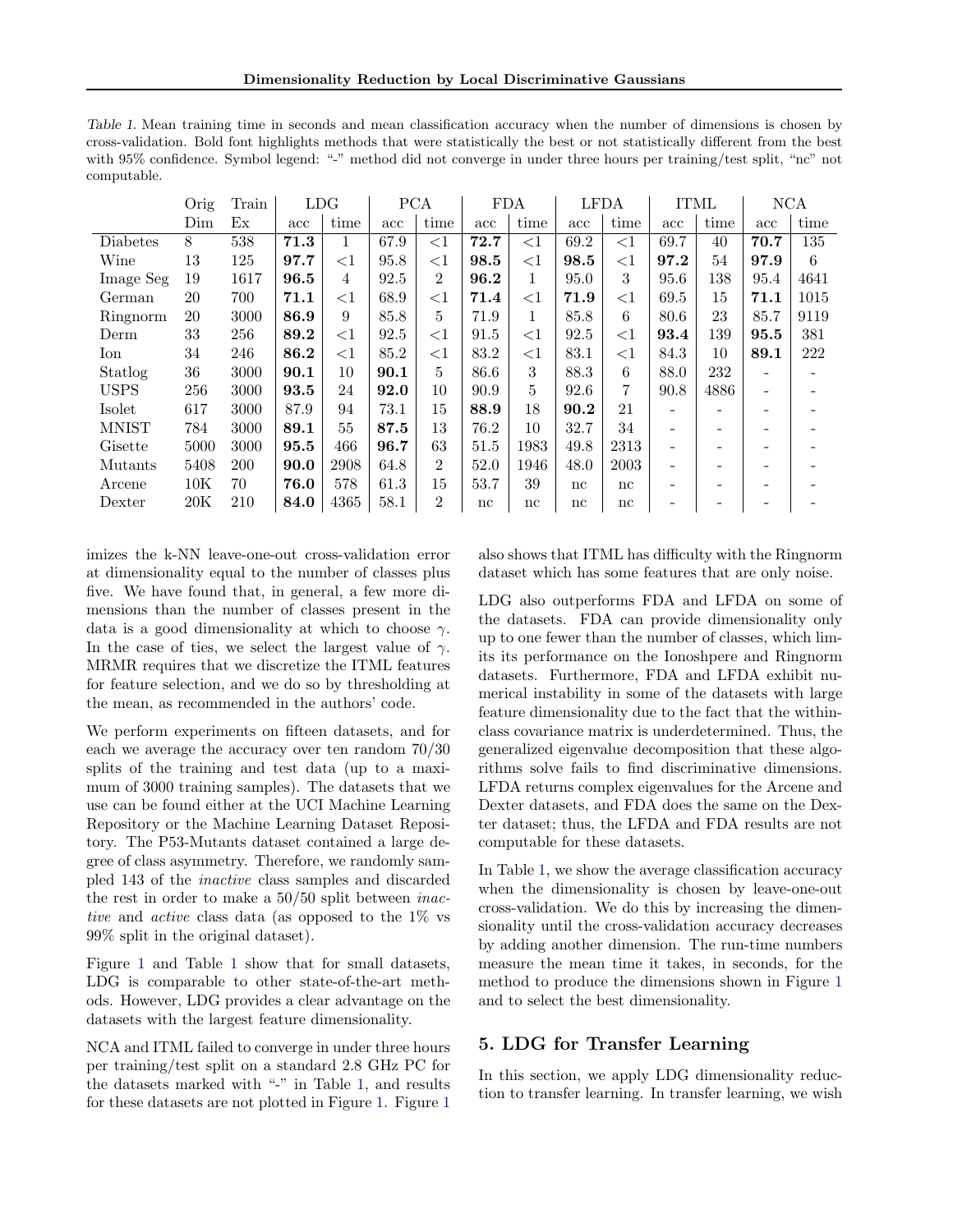to classify test data drawn from some unknown target domain distribution of feature vectors and class labels where we have very few training examples. However, we assume that we have plenty of training examples from a source domain that differs from the target domain, but is thought to be useful for learning. For example, in our experiments we treat resized MNIST handwritten digits as the source and USPS handwritten digits as the target (see Figure [4\)](#page-6-0).

Let  $\mathcal{T} = \{(x_i, y_i)\}_{i=1}^{n_t}$  be the target domain training data drawn iid from some unknown joint distribution  $p_{\mathcal{T}}(x, y)$ . Let  $\mathcal{S} = \{(x_{\ell}, y_{\ell})\}_{\ell=n_t+1}^{n_s+n_t}$  be the source domain training data drawn iid from unknown joint distribution  $p_{\mathcal{S}}(x, y) \neq p_{\mathcal{T}}(x, y)$ , with  $n_s >> n_t$ .

The goal in transfer learning is to achieve high classification accuracy in the target domain by training a classifier using both sets of training data. Therefore, one of the goals for dimensionality reduction is to find a B matrix such that the target domain data are separated according to class. However, we now have the added goal that we wish to find a mapping where the source and target domain distributions are similar, i.e.  $p_{\mathcal{T}}(B^T x, y) \approx p_{\mathcal{S}}(B^T x, y)$ . In Figure 2 we show examples of two different one-dimensional spaces that have been mapped from some higher-dimensional space (which is not shown). The left plot is a mapping in which the target domain data are separated according to class, but the source and target domain distributions are not similar. In the right plot, the target domain data are separated, and additionally, the source domain data distribution is similar to that of the target domain data. Therefore, both the source and target domain data can be used to train a classifier for the test data using the right-side mapping.

For transfer learning, we weight objective [\(2\)](#page-1-0) for the target and source domain training data using parameter  $\alpha$ ,

$$
f(B) = (1 - \alpha) \sum_{i=1}^{n_t} \log \left( \frac{\sum_{j=1}^{m} p(B^T x_i | j) p(j)}{p(B^T x_i | y_i) p(y_i)} \right) (7) + \alpha \sum_{\ell=n_t+1}^{n_s+n_t} \log \left( \frac{\sum_{j=1}^{m} p(B^T x_\ell | j) p(j)}{p(B^T x_\ell | y_\ell) p(y_\ell)} \right).
$$

We estimate the parameters of the Gaussian distribution for *target domain* point  $x_i$  using the k nearest source domain training examples. The first term in (7) is the primary transfer term. The denominator in this term finds a  $B$  that maximizes the likelihood of the target domain data for a Gaussian distribution trained using the local source domain data, thus finding a B that brings the same-class source and target domain data close together. Conversely, the numer-



Figure 2. Two examples of one-dimensional mappings for transfer dimensionality reduction. In each example, the target domain is separated, but in the right example the target domain data matches the source domain data, making transfer learning more effective.

ator in the first term seeks a  $B$  that minimizes the likelihood of the different-class source Gaussians, thus ensuring that the mapping is still discriminative.

The second term in (7) is the normal LDG objective function for the source domain data only. Thus, if  $\alpha = 0.5$ , (7) is very similar to standard LDG dimensionality reduction acting on the pooled source and target domain data. We include this term because if the source and target domain distributions are similar, then we can set  $\alpha = 0.5$  to train B using as much data as possible. We choose  $\alpha$  by cross-validating over the target domain training data. In case of ties, we choose the largest value of  $\alpha$ , thereby defaulting to using as much data as possible. We make the same approximations as in Section [2](#page-0-0) to find an analogous approximation to [\(6\)](#page-2-0) for (7).

## 6. Related Methods for Transfer Learning

Of the dimensionality reduction techniques described in Section [3,](#page-2-0) only ITML has been adapted to the transfer learning scenario [\(Saenko et al.,](#page-7-0) [2010\)](#page-7-0). Let  $d_M(x_i, x_\ell) = (x_i - x_\ell)^T M(x_i - x_\ell)$ , the squared Mahalanobis distance. The original ITML objective is:

$$
M^* = \underset{M \ge 0}{\arg \min} \operatorname{Tr}(M) - \log \det(M)
$$
  
s.t.  $d_M(x_i, x_\ell) \le u$ , if  $y_i = y_\ell$  (8)  
 $d_M(x_i, x_\ell) \ge v$ , if  $y_i \ne y_\ell$ .

For transfer metric learning, the authors propose to use objective function (8), but generate constraints only between examples from different domains, i.e.  $x_i \in \mathcal{T}$   $\forall i$  and  $x_\ell \in \mathcal{S}$   $\forall \ell$ . In this way, they find an M that makes distances between examples across the two domains small for same-class data and large for different-class data. We again use MRMR feature selection to find a dimensionality reduction matrix from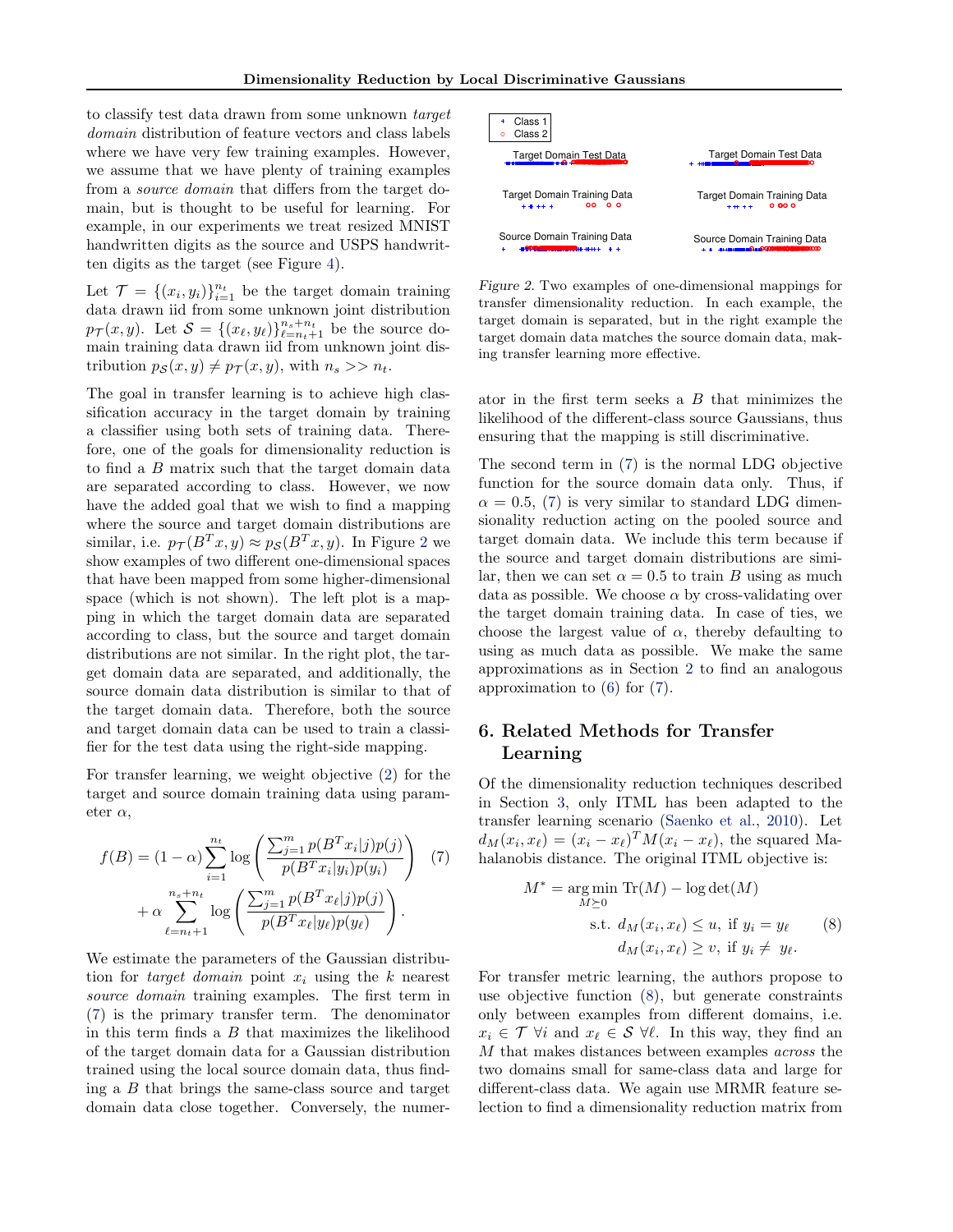<span id="page-6-0"></span>

Figure 3. Examples of images taken from the Amazon, DSLR, and Webcam domains.



Figure 4. Examples of resized MNIST images and USPS images.

M as described in Section [3.](#page-2-0)

### 7. Transfer Learning Experiments

We conduct transfer learning experiments for two different classification problems. The first is to classify images according to the category of the object found in the images, a thirty class problem, with datasets from three domains: Amazon product images, images taken with a high-resolution DSLR camera, and images taken with a low-resolution webcam. Examples of the back packs category for these three domains is shown in Figure 3. This dataset was first used by Saenko, et al., and we use the same preprocessing techniques as described in [\(Saenko et al.,](#page-7-0) [2010\)](#page-7-0) to featurize the images, which results in 800 features per image.

In the second problem, the two different domains consist of the grayscale digit images in the MNIST and USPS datasets. The image features are the raw pixel values, and the only preprocessing we use is to resize the MNIST images to 16 x 16 pixels to match the USPS images. We show examples of images from each domain in Figure 4.

We compare four dimensionality reduction techniques by their performance using  $k = 3$  nearest-neighbor classification. The first is transfer LDG where we choose  $\alpha$  from [0, .1, .3, .5] by k-NN cross-validation at dimensionality equal to the number of classes plus five.

We compare to pooled PCA and pooled FDA dimensionality reduction. These approaches ignore the difference between the domains by pooling the training data from each domain and then performing standard PCA or FDA. Finally, we compare to linear ITML for transfer learning as described in [\(Saenko et al.,](#page-7-0) [2010\)](#page-7-0) with MRMR feature selection. We also show results for ITML with no dimensionality reduction.

The source domain training data consists of all the available data in that particular domain, and we standard normalize so that it has mean zero and standard deviation one. The target domain training data consists of exactly two examples per class and is standard normalized independently of the source domain training data. We remove any features that exhibit zero variance in the source or target domain.

Figure [5](#page-7-0) plots the accuracy averaged over ten random splits of the target domain test and training data. The results show that LDG is statistically the best or tied for the best at many dimensions in all experiments. Pooled PCA performs well in the datasets where Amazon images act as the source, but fails to perform as well as LDG on the other datasets. Pooled FDA performs poorly on all of the datasets.

We do not show results for the best dimensionality chosen by cross-validation, similar to those in Table [1,](#page-4-0) due to space constraints. We do note that for the dimensions we have plotted, ITML achieves its highest accuracy with no dimensionality reduction, but still does not match the best performance of LDG.

### 8. Conclusions

We have presented LDG dimensionality reduction, a technique that maps the data to a space where classes are separated locally to each training point. LDG is solved via a simple maximal eigenvalue decomposition, and thus scales better than iterative methods and LFDA for large datasets. Furthermore, we have shown that LDG dimensionality reduction can be applied to transfer learning problems with good results.

#### References

- Davis, J. V., Kulis, B., Jain, P., Sra, S., and Dhillon, I. S. Information-theoretic metric learning. In Proc. International Conference on Machine Learning, pp. 209–216, 2007.
- Fisher, R. A. The use of multiple measurements in taxonomic problems. Annals of Human Genetics, 7 (2):179–188, 1936.